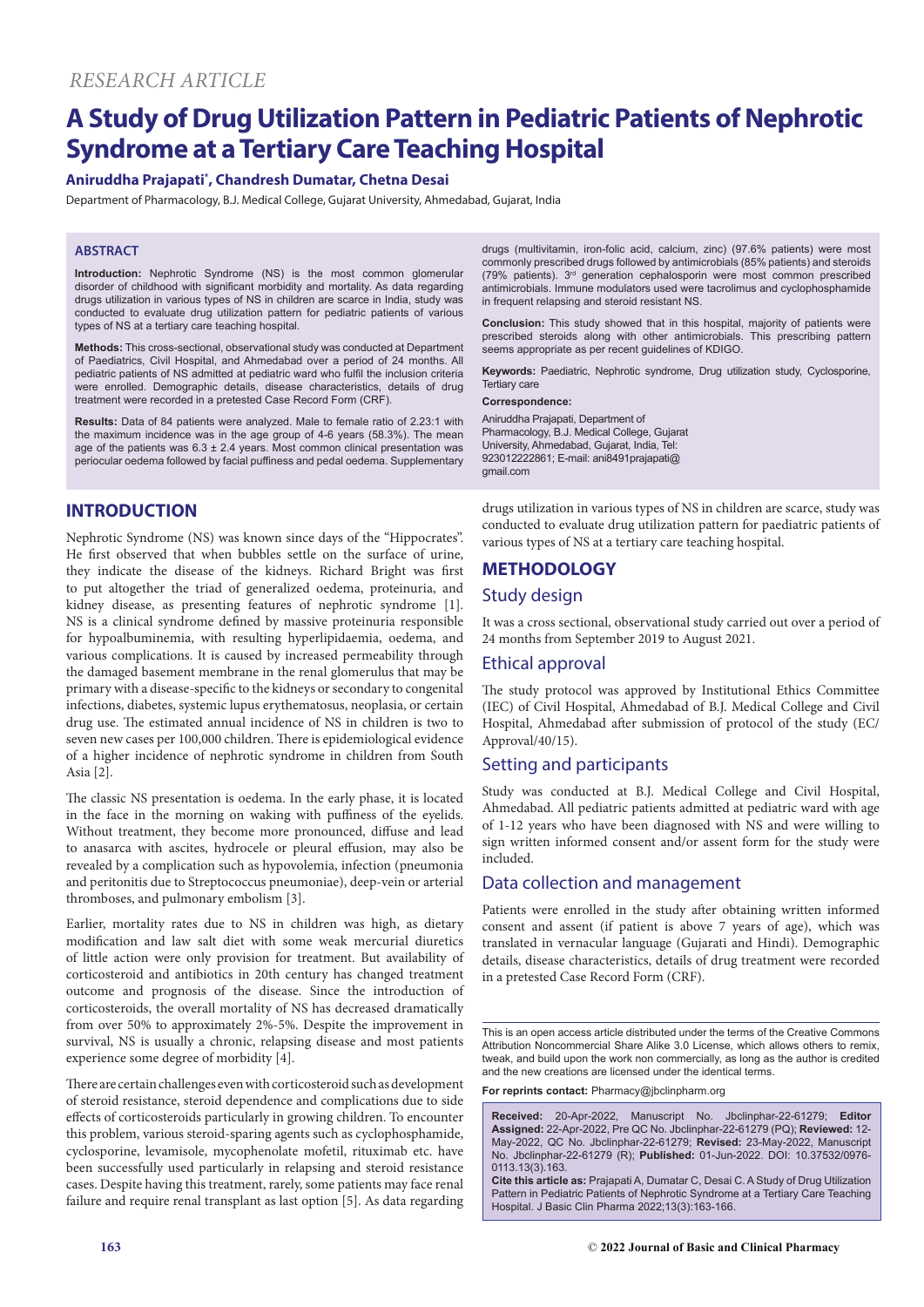## **RESULTS**

A total of 84 patients of paediatric NS were enrolled over 24 months period and analysed according to following characteristics:

## Demographic details

NS was more common in male with male to female ratio of 2.23:1 with the maximum incidence was in the age group of 4-6 years (58.3%). Age wise distribution of study population is described in Table 1. The mean age of the patients was  $6.3 \pm 2.4$  years. Data showed that 66.9 % patients were from rural area and 33.1 % patients were from urban area. 85.7% patients were having history of hospital delivery and 9.6% patients were having history of home delivery whereas birth histories of 4.7% patients were not known to their relative. 80.9% patients were born at full term whereas 14.3% patients were born preterm.

**Table 1:** Age wise distribution of patients (n=84).

| Age group                    | Total No. of<br>patients $(n=84)$ | Male $(n=58)$ | Female $(n=26)$ |
|------------------------------|-----------------------------------|---------------|-----------------|
| $<$ 1 year (Infant)          | $1(1.2\%)$                        |               | ۰               |
| $1-3$ years<br>(Toddler)     | $20(2.4\%)$                       | 12            | 8               |
| 4-6 years (Pre-<br>school)   | 50 (58.3%)                        | 36            | 14              |
| $7-12$ years<br>(School-age) | 13 (16.7%)                        | 9             |                 |

Out of 84 patients of NS, immunization histories of 4 patients were unknown. Among these 80 patients, 2 patients were unimmunized (child of 12-23 months of age who has not received DPT3), 12 patients were partially immunized (child who had missed any vaccine to be given under NIS till one year of age) and 66 patients were fully immunized respective to their age as per the national immunization schedule.

## Clinical presentation and diagnosis of the patients

Out of 84 patients, 28 patients presented with complain of peri-ocular oedema followed by co-presentation of facial puffiness with pedal oedema in 18 patients then facial puffiness in 14 patients and pedal oedema in 12 patients. 8 patients had peri-ocular oedema with pedal oedema as chief complain. Only 2 patients were having chief complain of anasarca and rest 2 patients had other complains such as respiratory tract infection and urinary tract infection.

All patients from present study showed presence of albumin in their urine sample which confirmed diagnosis of nephrotic syndrome. 28.5% patient were having anemia in present study which imply burden of malnutrition in study population. 16.7% patient was having leucocytosis in blood reports which suggest presence of infection in patients. 28.6% patient had hypoproteinaemia, 11.9% patient had deranged serum level of sodium, potassium and 4.7% patient had hypercholesterolemia which correlates with pathophysiology of nephrotic syndrome.

## Treatment of nephrotic syndrome in paediatric patients

Various drugs used for treatment are analysed in Table 2. The patients diagnosed with SSNS were prescribed prednisolone at the dose of 2 mg/ kg/day as standard therapy. Among SDNS patients, 84.6% were treated with corticosteroid as main therapy, 11.5% had received levamisole and tacrolimus as steroid sparing agents while only 3.9% had received concomitant therapy of corticosteroid and levamisole. Out of 22 patients diagnosed with FRNS, 77.7% had received corticosteroid as primary treatment and 22.3% were given concomitant therapy of corticosteroid with immunomodulatory (mycophenolate mofetil and levamisole). In present study, 2 patients were diagnosed with SRNS out of which, 1 patient was given tacrolimus and other was given cyclophosphamide.

**Table 2:** Analysis of treatment in different types of NS.

| Drug Groups                                                            | No. of Patients received treatment |          |          |                |  |  |
|------------------------------------------------------------------------|------------------------------------|----------|----------|----------------|--|--|
|                                                                        | SSNS*                              | SDNS*    | FRNS*    | SRNS*          |  |  |
|                                                                        | $(n=34)$                           | $(n=26)$ | $(n=22)$ | $(n=2)$        |  |  |
| Prednisolone                                                           | 34                                 | 23       | 22       |                |  |  |
| Antimicrobial                                                          | 32                                 | 20       | 17       | 3              |  |  |
| Supplementation                                                        | 33                                 | 25       | 22       | 2              |  |  |
| Diuretics                                                              | 4                                  | 12       | 18       | 2              |  |  |
| Antihypertensive                                                       |                                    | 2        | 3        | 2              |  |  |
| Immunomodulators                                                       |                                    | 4        | 5        | $\mathfrak{D}$ |  |  |
| Antiepileptic                                                          |                                    |          | 2        |                |  |  |
| Hypolipidemic                                                          |                                    |          |          |                |  |  |
| Note: *SSNS: Steroid Sensitive NS, *SDNS: Steroid Dependent NS, *FRNS: |                                    |          |          |                |  |  |
| Frequent Relapsing NS, *SRNS: Steroid Resistant NS                     |                                    |          |          |                |  |  |

Drugs used for supplementation such as multivitamin, zinc, iron, folic acid, calcium were prescribed in 97.6% patients. Antimicrobials were prescribed in 85% patients in which most commonly used antimicrobials were 3rd generation cephalosporin's in 52.7% patients, amoxicillin+clavulanic acid in 19.4% patients, metronidazole in 8.3% patients, albendazole in 6.9% patients, piperacillin+tazobactam in 5.5% patients, levofloxacin and vancomycin, each in 2.8% patients and meropenem in 1.4% patients. Among these, 80% of antimicrobials were administered *via* parenteral route while only 20% of antimicrobials were given by oral route.

Diuretics were prescribed in 42.8% patients such as furosemide, metolazone and combination of furosemide and spironolactone (lasilactone). Antipyretic agent (paracetamol) was given in 51.2% patients and antiemetic agents (ondansetron and domperidone) were given in 21.4% patients. Antihypertensive agents (enalapril and amlodipine) were used in 9.5% patients and antiepileptic (valproic acid) was used in 3.6% patients.

4.7% patients were given albumin, dextromethorphan and antihistamines each. 2.4% patients were treated with atorvastatin and dicyclomine each. One patient was a known case of Eisenmenger syndrome so treatment of sildenafil and digoxin for the condition was given. The analysis of prescription according to WHO core prescribing indicators was described in Table 3.

**Table 3:** Analysis of prescriptions as per WHO core prescribing indicators.

| <b>Prescribing indicator</b>        | Value |
|-------------------------------------|-------|
| Total number of prescriptions       | 84    |
| Total number of prescribed drugs    | 477   |
| Average number of drugs prescribed  | 5.67  |
| per prescription                    |       |
| Total number of drugs prescribed by | 162   |
| systemic route                      |       |
| Total number of drugs prescribed by | 315   |
| oral route                          |       |

## **DISCUSSION**

NS is a chronic kidney disease that is relatively common in children with higher incidence in Asian, African‐American and Arab children. In India the incidence is 90-100/million population [2]. Without treatment, NS in children is associated with a high risk of death, most commonly from infections [6]. Various findings from present study are discussed here.

#### Demographic details

The results of present study showed that the mean age of the study population (n=84) was  $6.3 \pm 2.4$  years with male to female ratio of 2.23:1. Out of these 84 patients, maximum number of patients belonged to 4-6 years of age group (n=50). These findings correlate with results of one study conducted at Kerala, in which, mean age of the patients (n=81) was 7.6  $\pm$  3.8 years with maximum no. of patients belonged to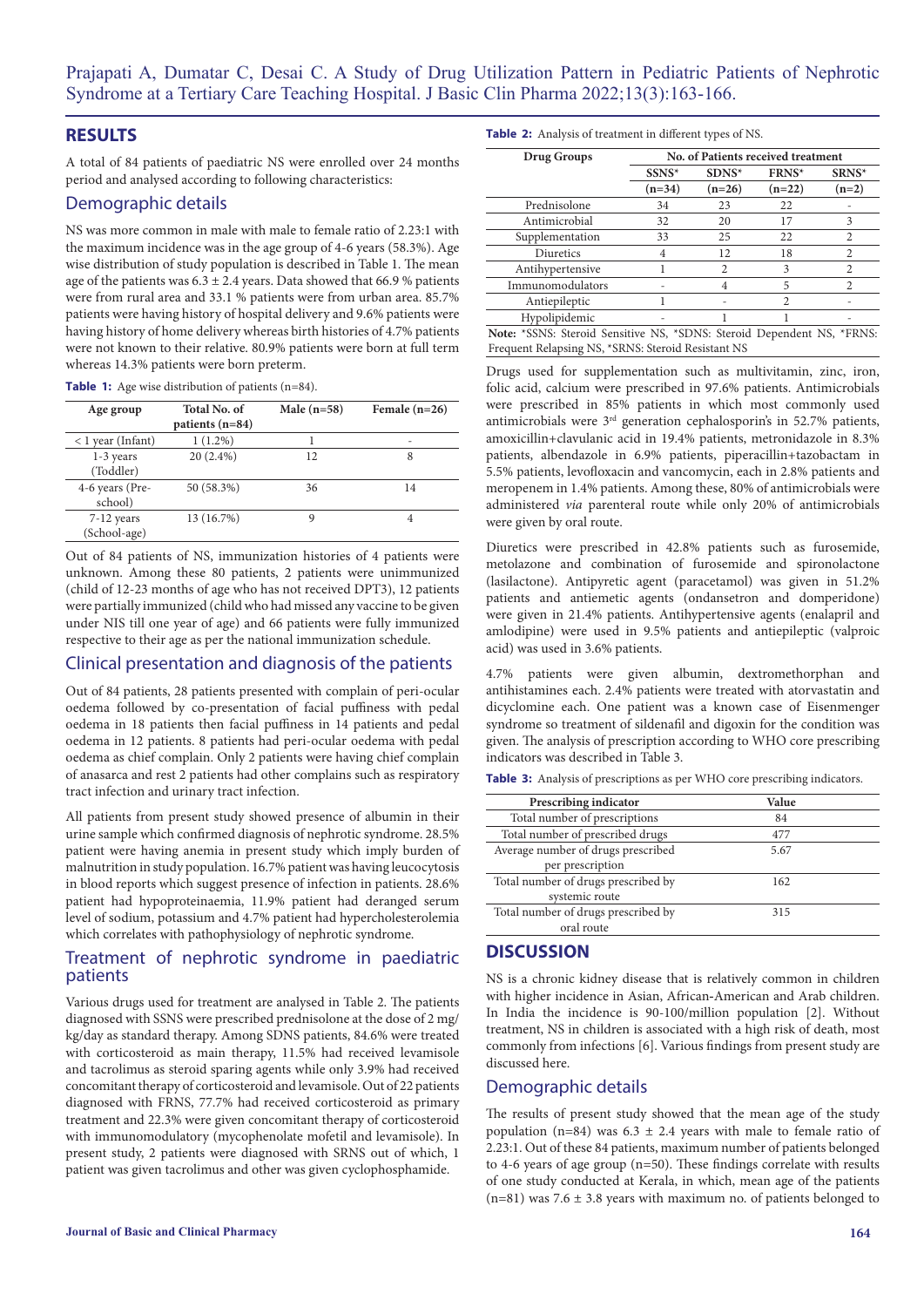5-10 years of age [7]. These finding also match up with the results of a study conducted at Thiruvananthapuram which showed that prevalence is high in males 62.1% [8].

It is advisable to have vaccination against pneumococcal, influenza and varicella infection as per KDIGO [12]. In our study, 2.5% were unimmunized and 15.3% were partially immunized. So specific attention needs to be given to immunization in children suffering from NS.

#### Clinical presentation and diagnosis of the patients

Clinical presentation of NS in various studies was compared in Table 4. Our study showed anemia (28.5%), hypo-proteinemia (28.5%), leukocytosis (16.7%), hyperbilirubinemia (11.9%), raised serum sodium (7.1%) and potassium levels (4.7%), raised serum level of urea and creatinine (5.6%) and hypercholesterolemia (4.7%) in patients of pediatric NS. Similar findings were reported in a study done in Pakistan (n=176). It showed hypoproteinemia (4.53  $\pm$  0.81 g/dl), hypoalbuminemia (2.0 ± 0.58 g/dl), hypercholesterolemia (369.93 ± 114 mg/dl) and nephrotic range proteinuria [9]. So, hyperlipidemia in NS is not related to intake of exogeneous fat but it shows inverse relationship with albumin level, when plasma albumin level falls, free form of fatty acids which remain bound with albumin would rise and result into hypercholesterolemia.

**Table 4:** Comparison of clinical presentation of NS in various studies.

| Present study $(n=84)$     | Study conducted by K.<br>N. Moorani, 2019 [9] | Study conducted by K.<br>S. Sahana, 2014 [10] |  |
|----------------------------|-----------------------------------------------|-----------------------------------------------|--|
|                            | $(n=176)$                                     | $(n=47)$                                      |  |
| Peri-ocular oedema +       | Oedema 88%                                    | Facial puffiness +                            |  |
| facial puffiness 33.3%,    |                                               | swelling of limbs 76%,                        |  |
| Pedal oedema 21.4%,        | Hypertension 9.2%                             | Abdominal distension                          |  |
|                            |                                               | 21%.                                          |  |
| Facial puffiness in 16.7%, | Gross haematuria 2.8%                         | Genital swelling 3%                           |  |
| Pedal oedema in 14.3%,     |                                               |                                               |  |
| Peri-ocular oedema +       |                                               |                                               |  |
| pedal oedema 9.5%,         |                                               |                                               |  |
| Anasarca 2.4%,             |                                               |                                               |  |
| Systemic infection 2.4%    |                                               |                                               |  |
|                            |                                               |                                               |  |

## Treatment of nephrotic syndrome in pediatric patients

There are various guidelines for treatment of pediatric nephrotic syndrome among these, KDIGO guidelines are widely acceptable as it is governed by an international board and is managed by the National Kidney Foundation of the United States (KDIGO, 2012).

**New onset NS (SSNS):** As per KDIGO guidelines, the standard dosing regimen for the initial treatment of nephrotic syndrome is daily oral prednisone/prednisolone 60 mg/m2 /day or 2 mg/kg/day (maximum 60 mg/day) for four or six weeks [12]. In present study of 84 patients, there were 34 patients of new onset NS which were given prednisolone at the dose of 2 mg/kg/day as standard therapy. This is in conformance with recent treatment guidelines of KDIGO. Corticosteroid was prescribed in form of tablet prednisolone as per weight of the child in all the 34 patients of SSNS.

**SDNS and FRNS:** For children with frequently-relapsing nephrotic who develop serious corticosteroid-related adverse effects and for all children with steroid-dependent nephrotic syndrome, KDIGO recommend that corticosteroid-sparing agents to be prescribed, rather than no treatment or continuation with corticosteroid treatment alone. Patients should ideally be in remission with corticosteroids prior to the initiation of steroid-sparing agents such as levamisole, azathioprine, cyclosporin, MMF (mycophenolate mofetil), rituximab, or CNIs (calcineurin inhibitors such as cyclophosphamide, tacrolimus).

Cyclophosphamide and levamisole may be preferable steroid sparing therapies in frequently-relapsing nephrotic syndrome. MMF, rituximab, cyclophosphamide, and CNIs may be preferable steroid-sparing therapies in children with steroid-dependent nephrotic syndrome [12]. In present study of 84 patients, it is observed that 26 were diagnosed with SDNS. Out of these 26 patients, 22 patients (84.6%) were treated with corticosteroid as main therapy, 3 patients (11.5%) had received immunomodulatory as steroid sparing agents while only 1 patient (3.9%) had received concomitant therapy of corticosteroid and immunomodulatory. Our study had also included 22 patients diagnosed with FRNS. Out of these, 17 patients (77.7%) had received corticosteroid has primary treatment and 5 patients (22.3%) were given concomitant therapy of corticosteroid with immunomodulatory.

**SRNS:** KDIGO recommend using cyclosporine or tacrolimus as initial therapy for children with steroid-resistant nephrotic syndrome [12]. In present study, 2 patients were diagnosed with SRNS among which 1 patient was given tacrolimus and other had received cyclophosphamide as main treatment.

**Usage of other drugs:** In present study, most commonly prescribed antimicrobials were  $3<sup>rd</sup>$  generation cephalosporin's (52.7%), amoxicillin+clavulanic acid (19.4%), metronidazole (8.3%), albendazole (6.9%), piperacillin+tazobactam (5.5), levofloxacin (2.8%), vancomycin (2.8%) and meropenem (1.4%). These findings are consistent with that of a study conducted at Kerala which showed that cephalosporin's were the most commonly used antibiotics (47.8%), mostly third and fourth generation cephalosporin's were used, followed by combination of amoxicillin with clavulanic acid (39.1%) and Azithromycin (13%). As paediatric patients of NS are more prone to get infection due to reduced serum concentration of immunoglobulin, impaired ability to make specific antibodies, decreased levels of alternative complement pathway and immunosuppressive treatment, use of anti-microbial agents are necessary to reduce morbidity and mortality among children suffering from NS [11].

Among diuretics, drugs prescribed in our study were furosemide (61.1%), metolazone (22.2%) and combination of furosemide and spironolactone (16.7%). These result correlate with findings of a study conducted in Kerala in which combination of frusemide and spironolactone (76.9%) were frequently prescribed, followed by frusemide (23.1%). These studies draw out a conclusion that diuretic therapy is beneficial, particularly in children with symptomatic oedema.

All patients of our study had received supplementary drugs such as multivitamin (41.2%), calcium (20.6%) and combination of iron+folic acid (19.2%), folic acid (10.8%), vitamin D (5.9%) and zinc (2.3%). A study conducted at Kerala, 2020 also drew the same inference by having treatment with vitamin D in 6.3% patients and calcium in 12.3% patients. As malnutrition is very common among paediatric population, NS itself can cause malnutrition by causing proteinuria and treatment with corticosteroids and immunomodulatory may result into growth impairment of a child by depleting calcium level from body, provision of multivitamins are very necessary along with standard treatment of the disease.

In our study, antihypertensive used were enalapril (5.6%) and amlodipine (3.6%). These findings are different from a study carried out at Kerala which showed that losartan (14.8%) followed by enalapril (13.6%) and combination of amlodipine with nifedipine (7.4%) were commonly prescribed antihypertensive [7]. Some contributing factors are known to cause acute and episodic elevations in blood pressure in a child suffering from NS such as fluid shifts, sodium retention, and medication side effects.

Hyperlipidaemia was treated rarely with lipid lowering agents because the symptoms decrease according to remission. Only patients with